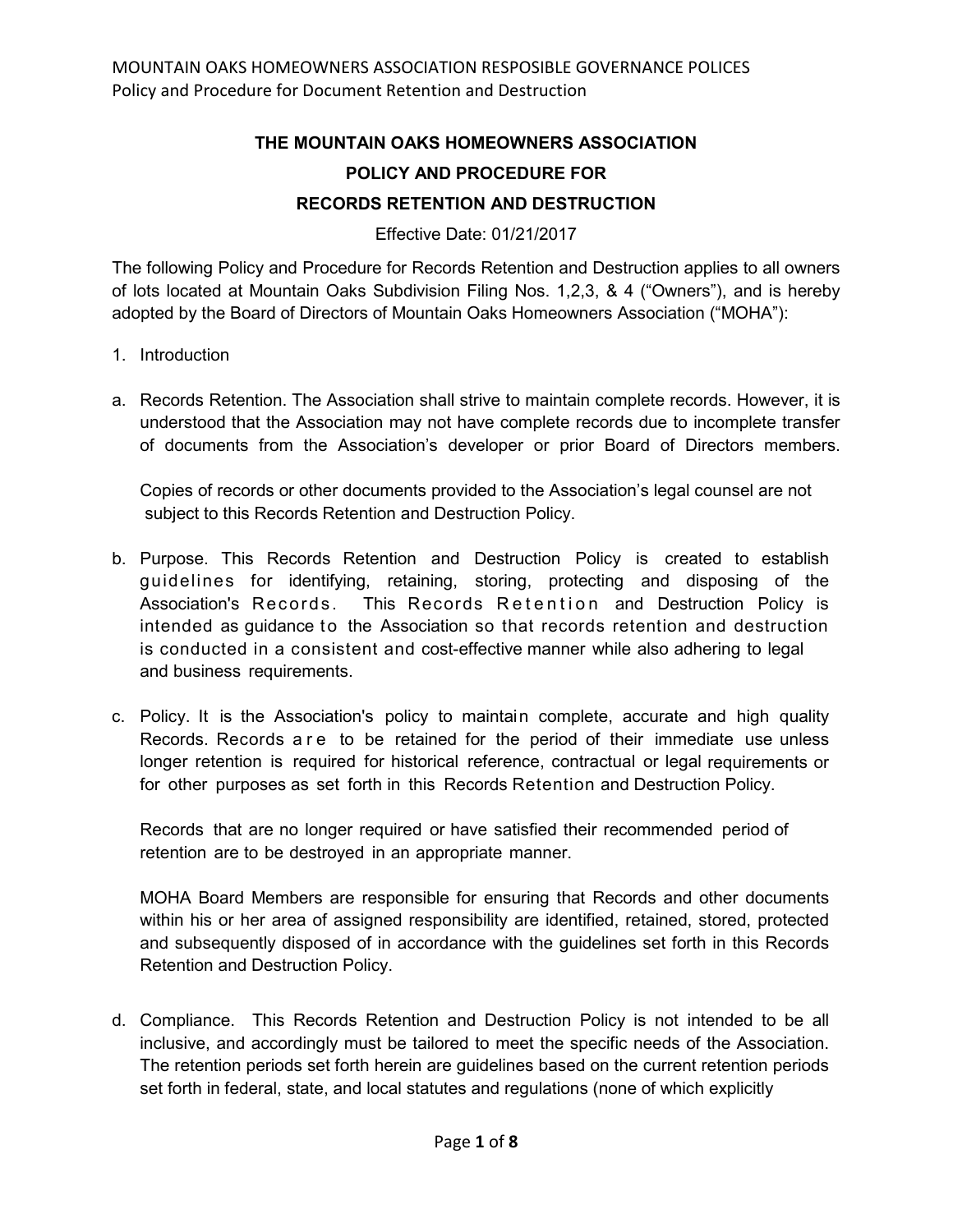address this Association), and industry custom and practice.

e. Board Member Records Maintenance. Each Board of Directors officer will provide for Retention of original Records generated in their line of responsibility as outlined in Section 3 or copies received.

Records of the Association will include at a minimum:

- Annual Meeting Minutes \*
- Annual Report delivered to the Secretary of State, if any\*
- Annual Disclosures in accordance with C.R.S. § 38-33.3-209.4, as amended\*
- Architectural Control Minutes and records of actions including review, approval or denial\*\*
- Ballots, proxies and other records related to voting by owners\*
- Board Minutes, \*
- Bylaws, Articles, Covenants, Rules, Regulations and Policies \*/\*\*/\*\*\*\*
- Committee Minutes \*
- Complaints \*/\*\*\*\*
- Communications to Owners (general) \*
- Contracts/Contractors/Bids, Proposals \*\*
- Decisions made without formal Meeting (Owners, Board or Committee) and communications among and record of votes cast by the Board related to actions taken without a meeting\*
- Dues letters and financial records in compliance with the policy on Collections of unpaid assessments \*
- Expenses Submitted by Board Members \*\*\*
- Financial including detailed records of receipts and expenditures \*\*\*
- Historical \*
- Legal Counsel \*\*\*\*
- Litigation including claims for construction defects and records of amounts of settlements \*\*\*\*
- List of names, electronic mail addresses and physical mailing addresses of the current executive board members and officers\*
- Member Owner Files (to include letters to and from homeowners re: Violation of Bylaws, Articles, Covenants, Rules & Regulations) \*\*\*\*
- Mailboxes and Mailbox Posts \*\*
- Maps \*\*
- Miscellaneous \*
- Official Document Photographs \*
- Owners names with addresses and number of votes owner is entitled to case\*
- Renter Records \*
- Reserve Study (if any)\*
- Resolutions adopted by the Board\*
- Snow Removal Records \*\*\*
- Statements of Work (SOWs) \*\*\*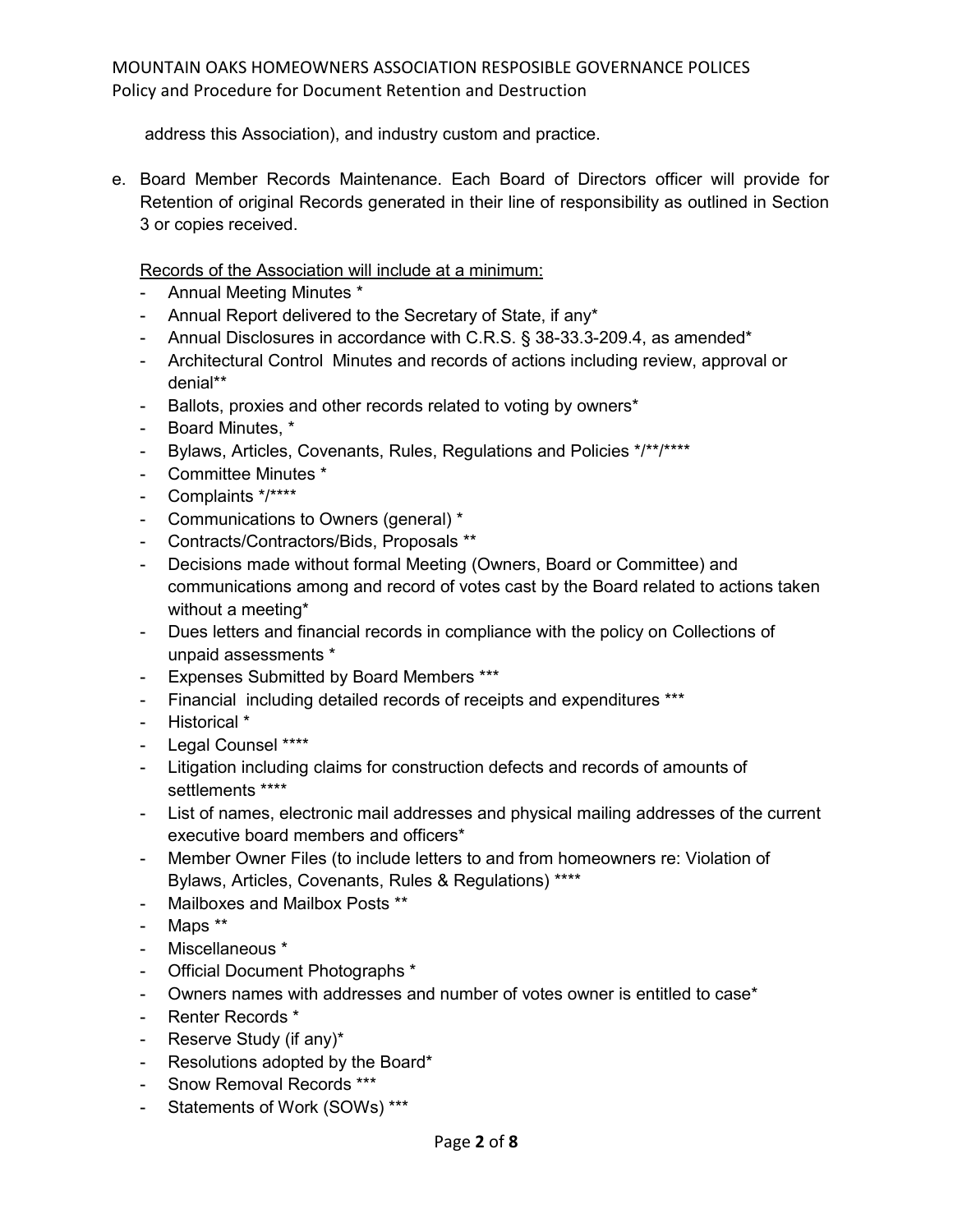- State Requirements \*
- Strategic Plans \*\*\*\*
- Temporary Records \*
- Website Related \*
- \* Retained by Secretary
- \*\* Retained by Architectural Control Board Member
- \*\*\* Retained by the Treasurer
- \*\*\*\* Retained by the President/Vice President
- f. Board Members shall retain electronic files (such as email correspondence) and other nonpermanent materials for a period of 3 years, including after term of office is completed.
- g. Minutes and Annual Reports. Minutes and Annual Reports shall be posted to the official MOHA website (www.moutainoakshoa.org) and retained indefinitely both on the website and in the Official Files of the Organization.
- h. Annual Purge of Files. Files shall be updated and purged annually.
- i. Document Destruction Procedure. Documents to be purged shall be shredded. Information stored electronically shall be permanently destroyed electronically.
- j. Board Members Retiring From Office. Retired Board Members shall pass on all permanent files to their successor for example, the Treasurer will pass forward all financial records; the Vice President will pass forward Official Files of the Association.
- k. Miscellaneous. A Board Member may immediately destroy copies of any Document, regardless of age, provided that the original is maintained in the Official Files of the Association.
- l. Documents Pertinent to Litigation. At such time as the Board/Association has been served with a lawsuit, or if it is reasonably foreseeable that litigation may be imminent, all Documents potentially relevant to the dispute must be preserved notwithstanding anything in this policy to the contrary.

At the direction of legal counsel, the MOHA President will advise Board Members, and any other person who may maintain Association Documents, of the facts relating to litigation. Thereafter, all Documents potentially relevant to the dispute shall be deemed "held" until such litigation is concluded and all appeal periods have expired. At the conclusion of the litigation, the "hold" period will cease the time periods provided in the Document Retention and Destruction Guidelines will recommence.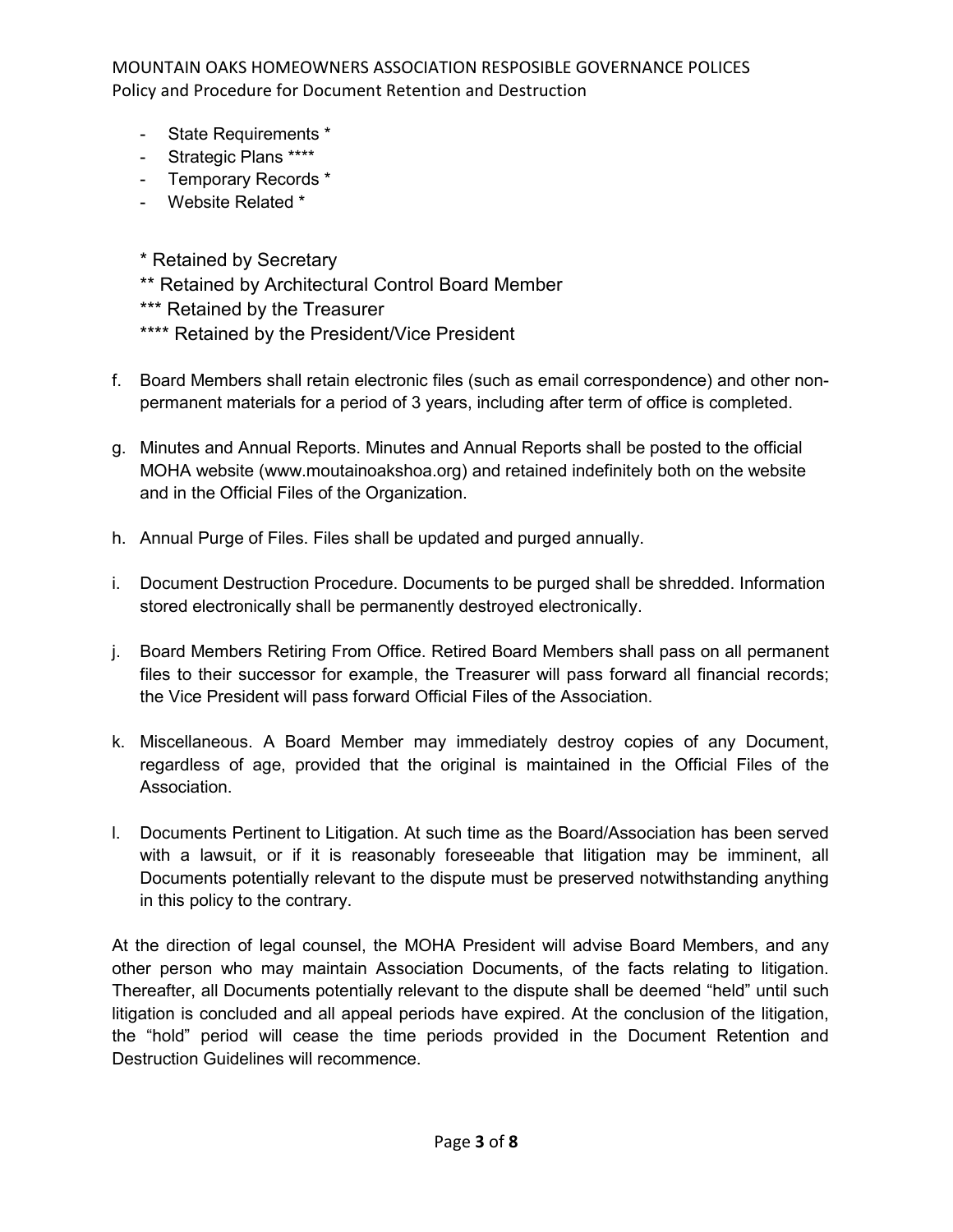- 2. Definitions
- a. Current. Current means the calendar year in which the Document was created, obtained or received.
- b. Record. Association Records are all records and documents defined as "Association Records" by applicable law, covenants or bylaws, and that are generated or received by the Association in connection with transacting its business, is related to the Association's legal obligations, and are retained for any period of time. Association Records, as defined in this policy, may encompass more records than those which are available for inspection by Member Owners pursuant to the Association's Inspection of Records Policy.
- c. Document. Document means any documentary material that is not defined as an Association Record The term "Document" includes among others writings, drawings, graphs, charts, electronic media, photographs, tape, audio recordings, microforms, and other media from which information can be obtained or translated. The Documents, as defined in this policy, may encompass more than those Association Records that are available for inspection by Member Owners pursuant to the Association's Inspection of Records Policy. Not all Documents may be records of the Association, as that term is defined in the Inspection of Records Policy and Colorado law, and therefore may not be subject to inspection by Member Owners.
- d. Owner or Member Owner. A Member Owner is deemed as any MOHA homeowner with legal title to their property in the Association.
- e. Association. The Association is Mountain Oaks Homeowners Association.
- f. Permanent. Permanent means that the retention period for that Document is permanent.
- g. Termination. "Term + 4 years" means four years beyond the termination of the relationship, contract, or coverage.
- h. Chart of Accounts. A chart of accounts (COA) is a financial organizational tool that provides a complete listing of every account in an accounting system. An account is a unique record for each type of asset, liability, equity, revenue and expense.
- 3. Document Retention and Destruction Guidelines

The Association's Documents are grouped into five functional categories as set forth below. Although every conceivable Document is not listed, the following list should indicate to which subcategory a particular Document relates.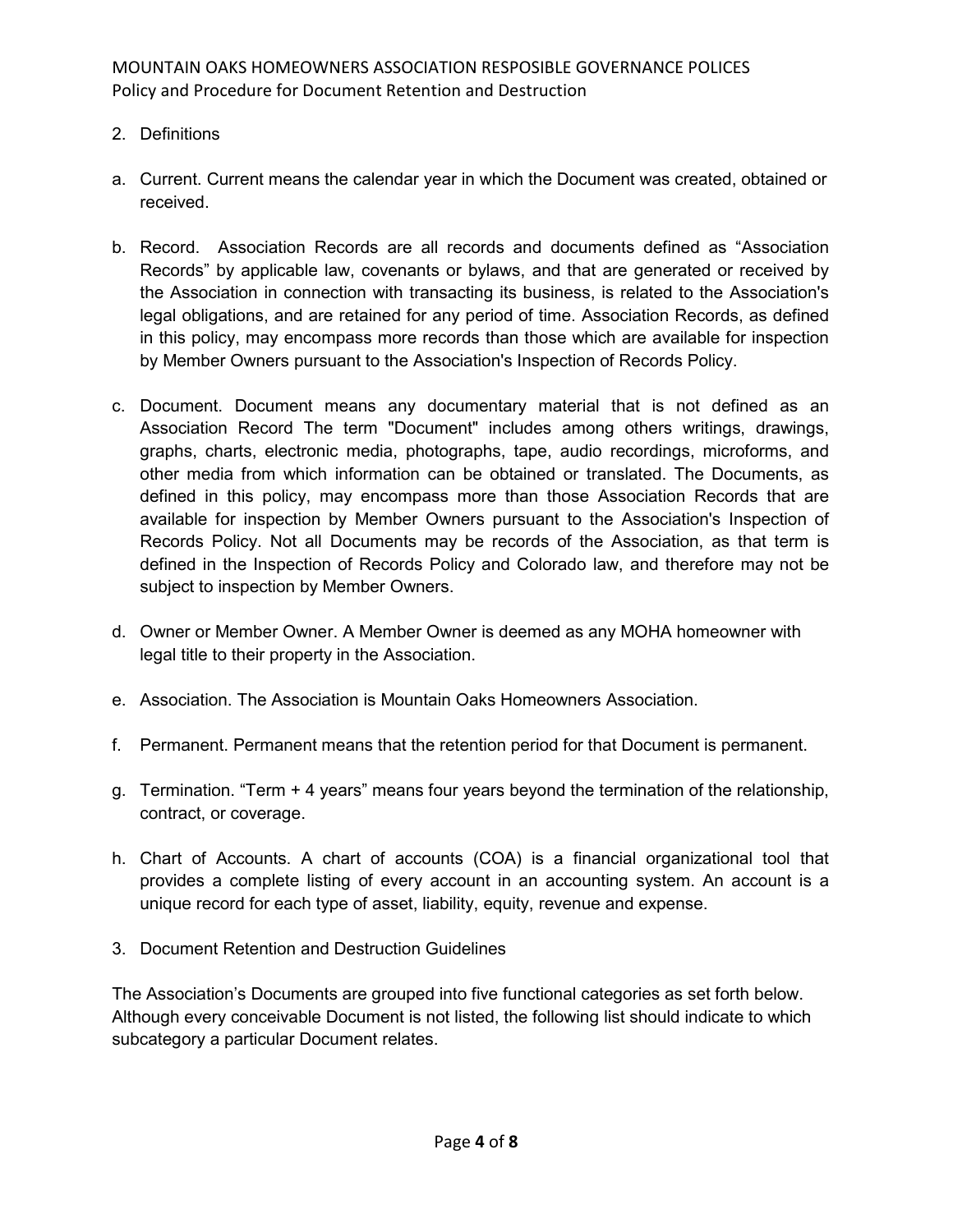| <b>Accounting Records</b>            | <b>Retention Period</b>                                               | Location              |
|--------------------------------------|-----------------------------------------------------------------------|-----------------------|
| <b>Audit Reports</b>                 | Permanent                                                             | Treasurer             |
| <b>Chart of Accounts</b>             | Permanent                                                             | Treasurer             |
| <b>Expense Records</b>               | 3 years                                                               | Treasurer             |
| Financial Statements (Annual)        | Permanent                                                             | Treasurer             |
| <b>Fixed Asset Purchases</b>         | Permanent                                                             | Treasurer             |
| General Ledger (Checkbook Register)  | Permanent                                                             | Treasurer             |
| Loan Payment Schedule                | 3 years                                                               | Treasurer             |
| <b>Federal and State Tax Returns</b> | 7 Years                                                               | Treasurer             |
|                                      |                                                                       |                       |
| <b>Bank/Financial Records</b>        | <b>Retention Period</b>                                               | <b>Location</b>       |
| <b>Bank Reconciliation</b>           | 3 years                                                               | Treasurer             |
| <b>Bank Statements</b>               | 4 years                                                               | Treasurer             |
| <b>Deposit Tickets</b>               | 4 years                                                               | Treasurer             |
| <b>Cancelled Checks</b>              | 4 years                                                               | Treasurer             |
| <b>Owner Ledgers</b>                 | While Owner owns a<br>home in the community<br>+1 year                | Treasurer             |
| <b>Electronic Payment Records</b>    | 4 years                                                               | Treasurer             |
| <b>Audit Reports</b>                 | Permanent                                                             | Treasurer             |
| <b>Budgets</b>                       | 3 years                                                               | Treasurer             |
| Reserve Study                        | Retain current plan at<br>all times<br>(if a reserve study<br>exists) | Treasurer             |
|                                      |                                                                       |                       |
| <b>Corporate Records</b>             | <b>Retention Program</b>                                              | Location              |
| <b>Board Minutes</b>                 | Permanent                                                             | Secretary             |
| <b>Committee Minutes</b>             | Permanent                                                             | <b>Vice President</b> |
| <b>Annual Member Meeting Minutes</b> | Permanent                                                             | Secretary             |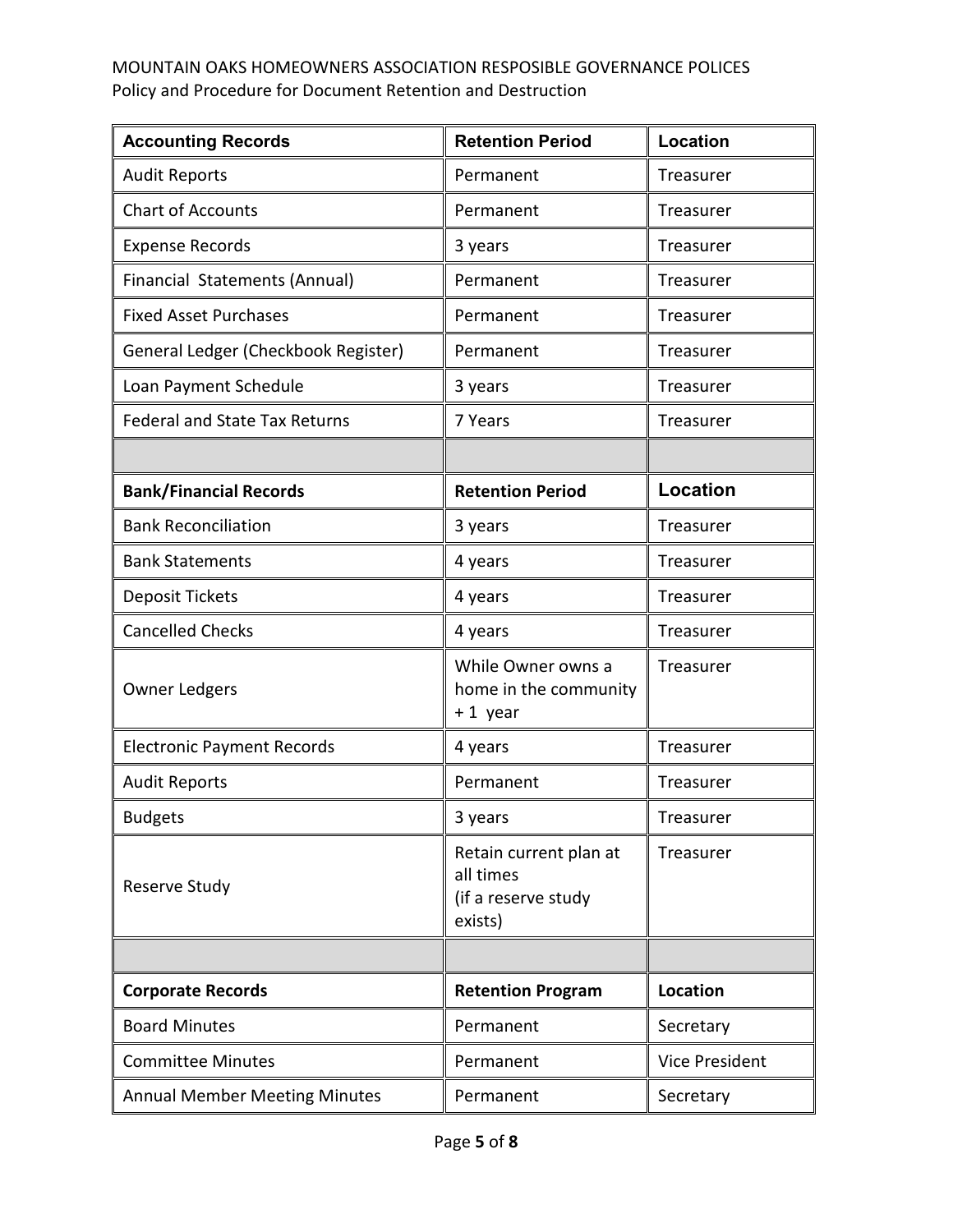| Bylaws, Articles, and Covenants                                                                                                           | Permanent                                                                                                                                                | <b>Vice President</b> |
|-------------------------------------------------------------------------------------------------------------------------------------------|----------------------------------------------------------------------------------------------------------------------------------------------------------|-----------------------|
| <b>Current Rules and Regulations</b>                                                                                                      | Permanent                                                                                                                                                | <b>Vice President</b> |
| <b>Policies and Guidelines</b>                                                                                                            | Permanent                                                                                                                                                | <b>Vice President</b> |
| Record of Board of Directors or<br>Members acting without a Meeting (for<br>example, records of decisions made by<br>the Board via email) | Permanent                                                                                                                                                | <b>Vice President</b> |
| Email communications among Board<br>members directly related to and<br>resulting in a decision made by the<br>Board outside of a meeting  | 3 Years                                                                                                                                                  | <b>Vice President</b> |
| Record of Waivers of Notices of<br>Meetings of members, Board of<br><b>Directors or Committees</b>                                        | Permanent                                                                                                                                                | <b>Vice President</b> |
| <b>Board Resolutions</b>                                                                                                                  | Permanent                                                                                                                                                | <b>Vice President</b> |
| Board Member physical and electronic<br>notes and communications                                                                          | 3 Years                                                                                                                                                  | <b>Board Members</b>  |
| <b>Business Licenses</b>                                                                                                                  | Permanent                                                                                                                                                | <b>Vice President</b> |
| Contracts                                                                                                                                 | Life $+$ 4 years or<br>warranty period if<br>longer                                                                                                      | <b>Vice President</b> |
| Correspondence from Legal Counsel                                                                                                         | Permanent (unless<br>related to a specific<br>Owner's file or account,<br>in which case retain as<br>long as owner owns a<br>home in the<br>Association) | <b>Vice President</b> |
| <b>Insurance Policies</b>                                                                                                                 | Life $+4$ years                                                                                                                                          | Treasurer             |
| <b>Bids, Proposals</b>                                                                                                                    | Permanent                                                                                                                                                | <b>Vice President</b> |
| Vendor Invoices                                                                                                                           | 4 years                                                                                                                                                  | Treasurer             |
| <b>Work Orders Authorizations</b>                                                                                                         | 4 years                                                                                                                                                  | <b>Board Member</b>   |
| Photographs                                                                                                                               | 4 years                                                                                                                                                  | <b>Board Member</b>   |
| Periodic Reports Filed with the Secretary                                                                                                 |                                                                                                                                                          |                       |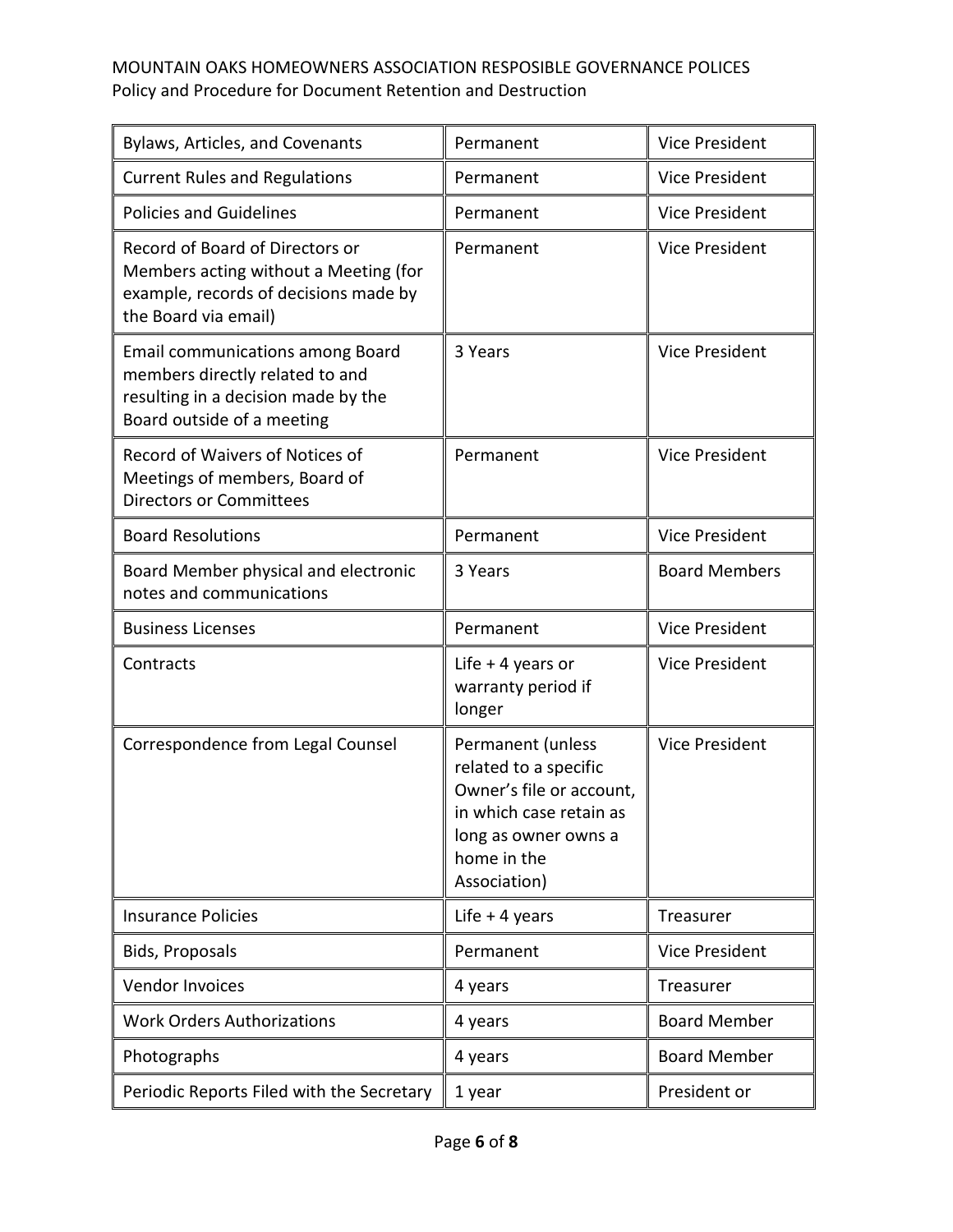| of State                                                                                                                                 |                                             | Secretary as<br>generated                 |
|------------------------------------------------------------------------------------------------------------------------------------------|---------------------------------------------|-------------------------------------------|
| Proxies and Ballots (unless otherwise<br>provided herein)                                                                                | 1 year after meeting                        | Secretary                                 |
| Deeds, Easements and Other Real<br><b>Property Records</b>                                                                               | Permanent                                   | <b>Vice President</b>                     |
|                                                                                                                                          |                                             |                                           |
| <b>Real Estate Records</b>                                                                                                               | <b>Retention Period</b>                     | <b>Location</b>                           |
| <b>Construction Records</b>                                                                                                              | Permanent                                   | <b>Vice President</b>                     |
| Warranties                                                                                                                               | Life of the warranty                        | <b>Vice President</b>                     |
| Leasehold Improvements                                                                                                                   | Permanent                                   | <b>Vice President</b>                     |
| Lease Payment Records                                                                                                                    | Life $+$ 4 years                            | <b>Vice President</b>                     |
| <b>Real Estate Purchases</b>                                                                                                             | Permanent                                   | <b>Vice President</b>                     |
|                                                                                                                                          |                                             |                                           |
| <b>Owner Communications</b>                                                                                                              | <b>Retention Period</b>                     | <b>Location</b>                           |
| Written Communications to all Owners<br>in general (including meeting or other<br>notices sent via email, facsimile and<br>regular mail) | 3 years                                     | President or<br>Secretary as<br>generated |
|                                                                                                                                          |                                             |                                           |
| <b>Individual Member Files</b>                                                                                                           | <b>Retention Period</b>                     | <b>Location</b>                           |
| <b>Correspondence to Members</b><br>individually<br>(not including enforcement letters)                                                  | Term of Ownership of<br>Member Plus 1 Year. | Vice President-<br>Homeowner File         |
| Enforcement Letters (including covenant<br>violation letters, violation letters, and<br>delinquency letters)                             | Term of Ownership of<br>Member + 1 Year.    | Vice President-<br>Homeowner File         |
| <b>Owner Complaints or Substantial Service</b><br>Requests and Responses Written                                                         | Term of Ownership of<br>Member + 1 Year     | Vice President-<br>Homeowner File         |
| Architectural requests and any<br>responses from the Association<br>regarding Requests                                                   | Permanent                                   | Architectural                             |